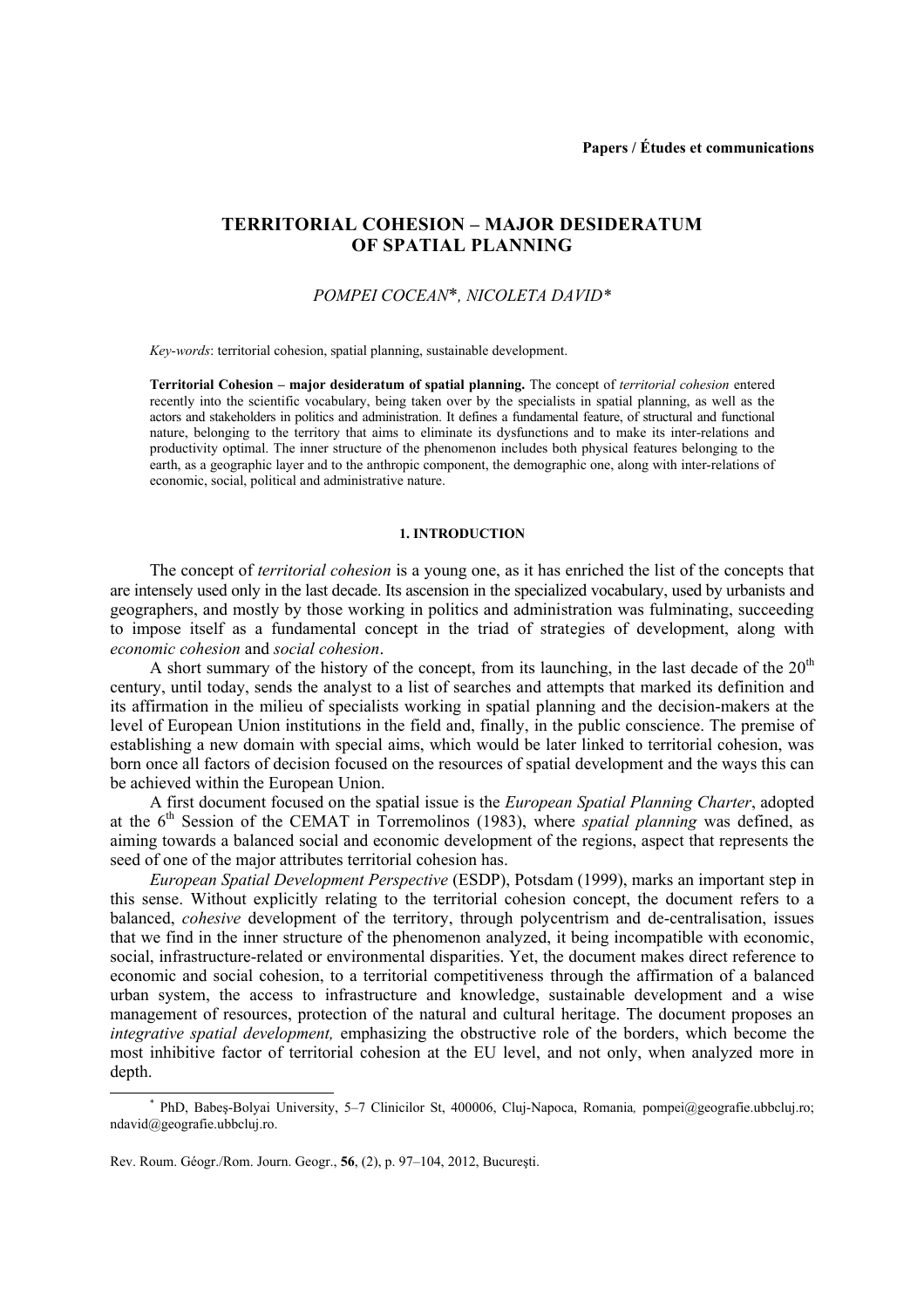The *Guiding Principles for Sustainable Spatial Development of the European Continent, CEMAT,*  Hannover (2000) reiterates the need "to promote *territorial cohesion* through a balanced social and economic development and an improved competitiveness". The document supports an interconnection of economic and social issues with ecologic and cultural ones, and of spatial planning with the policies on sectors.

*Ljubljana Declaration on the Territorial Dimension of Sustainable Development,* adopted at the 13th Session of CEMAT, in September 2003, focuses on the economic, social and *territorial cohesion* dimensions, to which a fourth dimension is added, namely that of cultural sustainability. The document emphasis the major role that towns have in spatial planning, as urban development policies need to address the reduction of disparities within the urban systems, through a more balanced territorial distribution of activities, infrastructure and services, namely precisely what cohesion confers to the systemic unit.

A first confirmation of territorial cohesion as a fundamental strategic and operational concept is conferred through its establishment as the *third dimension* of the Constitutional Treaty, along with economic cohesion and social cohesion. This happened during the EU Inter-Governmental Conference of the Member States in Brussels, on October 29, 2004. Since then, territorial cohesion imposed as an objective of the EU, unanimously accepted by the political factor, a major objective included in the Cohesion Report, 2005 and the Strategic Guidelines on Cohesion, adopted starting with 2006.

*Lisbon and Gothenburg Strategy, 2004* focuses mainly on the phenomena from the economic field, in order to ensure a convergence of the strategies from the EU countries, the aim being to eliminate the disparities and to fortify territorial cohesion through agreed actions and structural mutations in five main domains, included in five areas of priority, for which the following directions of action are indicated: business milieu, knowledge society, labour market, internal market and the environment.

The *Declaration from Lisbon* on the *Networks for Sustainable Spatial Development of the European Continent: Bridges over Europe* adopted at the 14<sup>th</sup> Session of CEMAT (October 2006) states the important role pan-European networks have for the strengthening of territorial cohesion through the stimulation of competitiveness and innovation.

Planners Network for Central and South-East Europe (*PlaNet CenSE*) in a document named *Processes and Perspectives for Spatial Development in Central and South-East Europe* (2000–2006) analyzes the realities of the area judging on the three main objectives of spatial development: competitiveness, integration and *cohesion*. Territorial cohesion is understood as the reduction of the disparities among and within the European regions through spatial planning policies and other public policies with a major territorial impact. The policies are to be promoted by local and regional authorities in order to achieve a spatial, polycentric and balanced development.

Territorial Agenda of the European Union "*Towards a More Competitive and Sustainable Europe of Diverse Regions*" agreed in Leipzig, on May 25, 2007 discusses specific aspects of spatial cohesion; its place in the matrix of development is admitted and the ways in which it can be achieved are emphasized.

This document adds the aim of *territorial cohesion* as a third dimension of the territory, along with *economic cohesion* and the *social* one. The need to introduce the concept in the main treaty of the EU is emphasized. Another emphasis is on the need to reach a common understanding on this issue by all Member States. The main message of the document refers to the need to integrate *regional identities* into the concept of territorial cohesion, thus to integrate the needs and the characteristics of the regions and the towns, especially the geographic challenges and the opportunities. The Agenda considers that territorial cohesion can be achieved through:

- the development of a polycentric urban system;
- new forms of partnership and territorial governance between urban and rural areas;
- the promotion of trans-national clusters of competition and innovation;
- strengthening ecological structures and the preservation of cultural resources;
- strengthening trans-European networks, the promotion of trans-European risk management.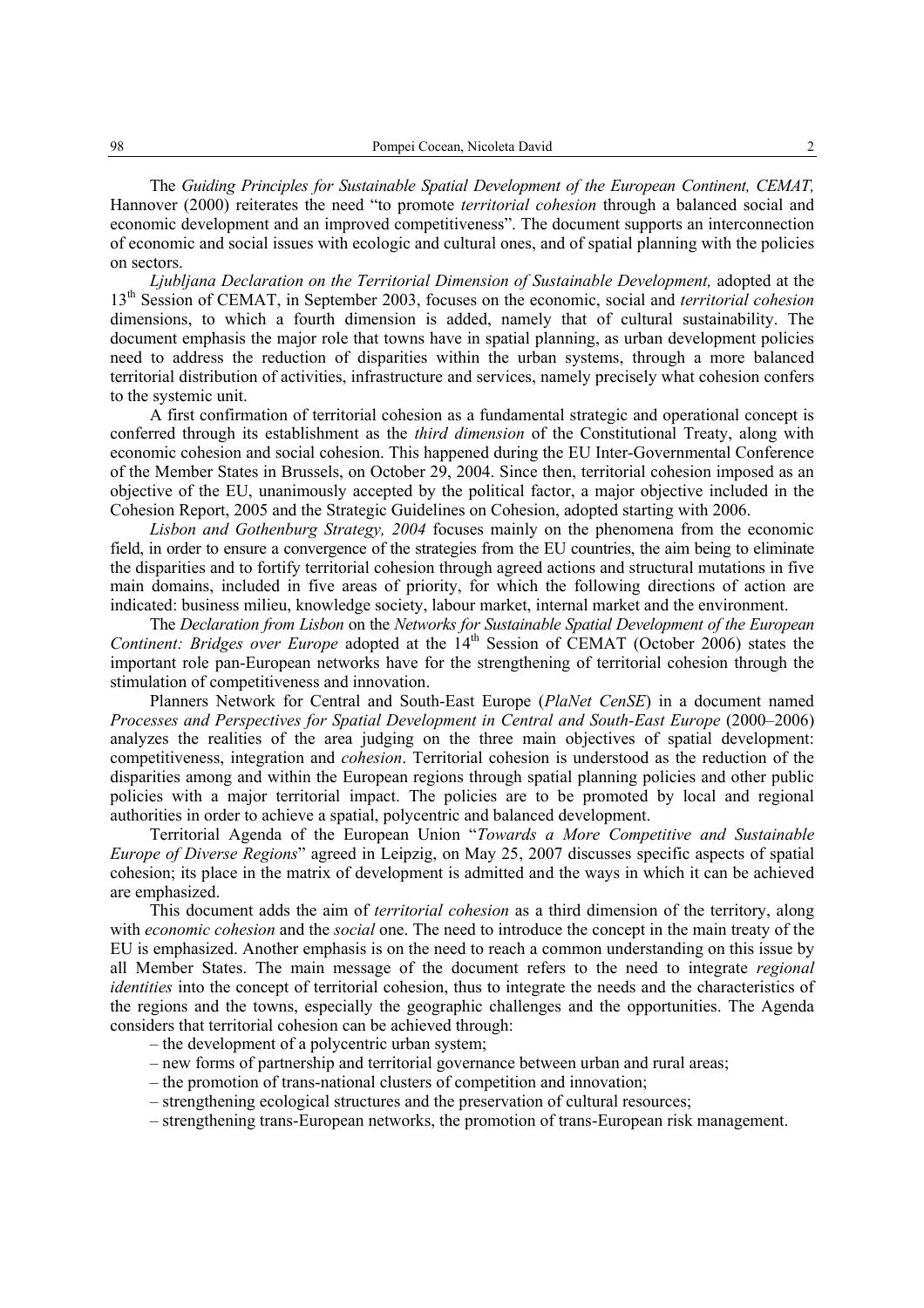Finally, the corollary of the searches and attempts of definition for territorial cohesion is in a programmatic document, exclusively focusing on territorial cohesion, being a true manifesto, issued in Brussels by the Commission, on October 6, 2008, namely the *Green Paper on Territorial Cohesion. Turning Diversity into Strength.* In this document, territorial cohesion is seen as "means of transforming" diversity into an asset…to ensure that common assets are used in a coordinated and sustainable way ensure a harmonious development of the territories, independent of their diversity" (p. 3).

In order to accomplish territorial cohesion, activities are to be made optimal within the "no man's land" areas, peripheral areas, within trans-border regions, but also within many Member States. At the same time, the disparities in critical regions and the disadvantaged areas must be eliminated. Issues related to difficult social integration (the case of the Roma people is notorious), access to education, health care, culture and energy must also be addressed. The document sees territorial cohesion as associating economic growth with an improvement of social conditions and ecological balance. Therefore, territorial cohesion ensures a fertile land for sustainable development due to its role of activator of a good management. By implementing "the three Cs" rule (concentration-connectivitycooperation), the aim is to eliminate three major inconveniences that stand in the way of territorial cohesion, namely differences in density, distance and division. The document emphasizes the importance of the drawing up of a cohesion policy, of the most appropriate definition for the concept, as well as the need to choose the qualitative and quantitative indexes for its evaluation.

In order to implement territorial cohesion, *cooperation programs* have been set up, such as INTERREG (established in 1989), REGIO, and an observation network – ESPON, 2006.

### **2. OBJECTIVES AND METHODOLOGY**

"Territorial cohesion is a concept in evolution, adapted to a great diversity of realities and needs, without being a separate policy, it is rather an objective that is still looking for its definition and usage, a concept that can ensure the link between 'economic competitiveness' and 'cohesion', a process that would bring a harmony among the policies from various sectors, a means of capitalizing territorial potential". This definition is stated in the introduction to *Territorial Cohesion and Competitiveness in the Context of Europe 2020 Strategy* Conference held in Bucharest, on December 15, 2011. At the event, there is also another important statement: "even though there is no universally accepted definition of the concept, there are though some elements on which there is a general consensus: a balanced development of the territory, capitalization of the potential of the territory, the importance of the geographical features in drawing up the policies, a focus of the public action on 'the three Cs' rule: concentration, connectivity and cooperation".

Therefore, territorial cohesion is still under clarification, as being a spatial phenomenon of great complexity, grouping numerous aspects of natural, economic, social and political-administrative nature. Therefore, it needs a semantic decantation, its significances, its content need to be rigorously defined, along with a wise delineation of its area and its manner of interaction with other phenomena and processes, characteristic for the territorial system. The aim of this paper is to bring its contribution to make light in the situation described above, to decipher the intimate structure of the phenomenon, by emphasizing its activating factors and its repressing ones, including those circumstances at edge, as it is the case of the cross-border regions.

In order to fulfil the aim of the paper, the documents issued by European and Romanian institutions and organisations in the field, as well as the opinions expressed by persons well-known for their work towards the acceptance of the concept in science have been analyzed with a critic's eye. The main method used in the paper consisted of a profound introspection within the richness of significance attributed to the concept and a process of argumentation of the facts, by connecting directly with the objective reality.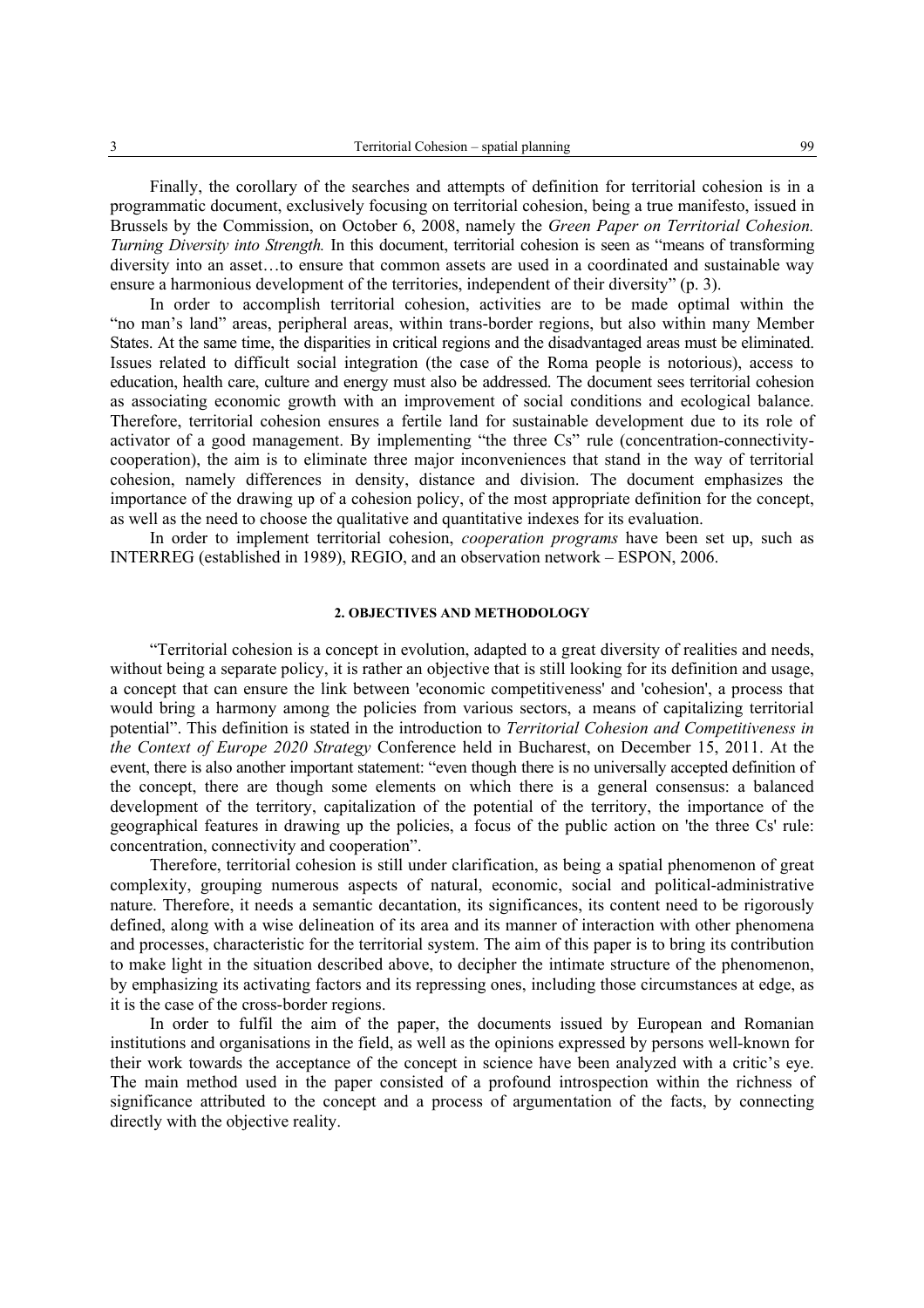#### **3. RESULTS**

**3.1**. A first result of our introspection is **the formulation of a geographical de***finition* for territorial cohesion. It must sum up, in a synthetic way, all its basic attributes, it must eliminate ambiguities and redundant effects that are generated by synonymous concepts and variations on the same theme, and it must permit a phenomenological structuring on a logical, coherent frame, based on an idea.

From this point of view, we realize that there are a lot of concepts that are presently assimilated to spatial cohesion. Among the most used ones there are: cooperation, connectivity, grouping, competitiveness, economic development, coherence, communication, territorial dimension of human rights and of democracy, and spatial planning policy etc. If we attempt to decipher the significance of these concepts, of their semantic meaning and their suitability in our context, we realize that *they define, in the majority of cases, the means, the ways to attain the aim of cohesion, yet they do not define the phenomenon itself*. For this reason, the range of definitions widened, each one emphasizing a certain aspect of the phenomenon, a certain way to follow in order to achieve it.

All debates so far concerning the terminology related to territorial cohesion are grouped around "the three Cs": cooperation-connectivity-concentration. They represent fundamental pillars of the phenomenon as they have a decisive, inter-connected contribution to the materialization of the final aim, namely the identification of territorial cohesion in reality (Ahner 2011). Depending on the authors and the aim they had, interpretations vary continuously, other concepts, among the above-mentioned ones, come to impose their own meanings. Besides creating new and new debates, specificities of particular context become more important, which is not significant for creating a big picture. Therefore, we are presently attending an explosion of formulations, introspections similar to the Brownian movement in which decantation is required.

Approaching the phenomenon at the level of territorial systems, no matter their level (regional, areal, local), the most suitable definition would have to encompass the place and the role territorial cohesion has in the spatial organism. The key operation of any attempt in this field is the establishment of the relevance of territorial cohesion at systemic level, which is the main task of the researcher and/or the specialist that will use its advantages. Consequently, *cohesion is a fundamental feature of structural and functional nature of the territorial system, aimed to eliminate its dysfunctions and make its inter-relations and productivity optimal*.

### **3.2. Elements that make up the structure of territorial cohesion**

Territorial cohesion is a complex phenomenon, involving all the components of the spatial system in a direct or an indirect way. Figure 1 shows the elements of territorial cohesion. They are *sine qua non* conditions of its materialization and individualization among other fundamental features of the territorial organism. It can be seen that they make up a diverse spectrum of factors that form the structure of the territory, starting with the physical and geographical specificities. These are involved in offering the accessibility and suitability for certain forms of exploitation. The list continues with natural resources, the quality of the environment and human resources. Concerning the last one, an original aspect must be mentioned, namely the degree of attachment man has for a place, territory, expressed through a well-defined mental space. Obviously, other elements that make up territorial cohesion are also related to those of social nature, infrastructure (technical endowment of the territory), economy and a good management.

Concerning the *physical structure of the territory,* the diversity of the geographical factors (orography, hydrography, climate, biogeography) determines a varied range of spatial differences that have to be overcome in order to ensure cohesive inter-relations. A well-known example for Romania is in the Maramureş county, where Oaş-Gutâi-Ţibleş mountainous barrier generates a major functional split of the territorial system. It has to be taken into consideration beforehand and it has to be eliminated through measures aimed to develop the infrastructure that ensures the access (road and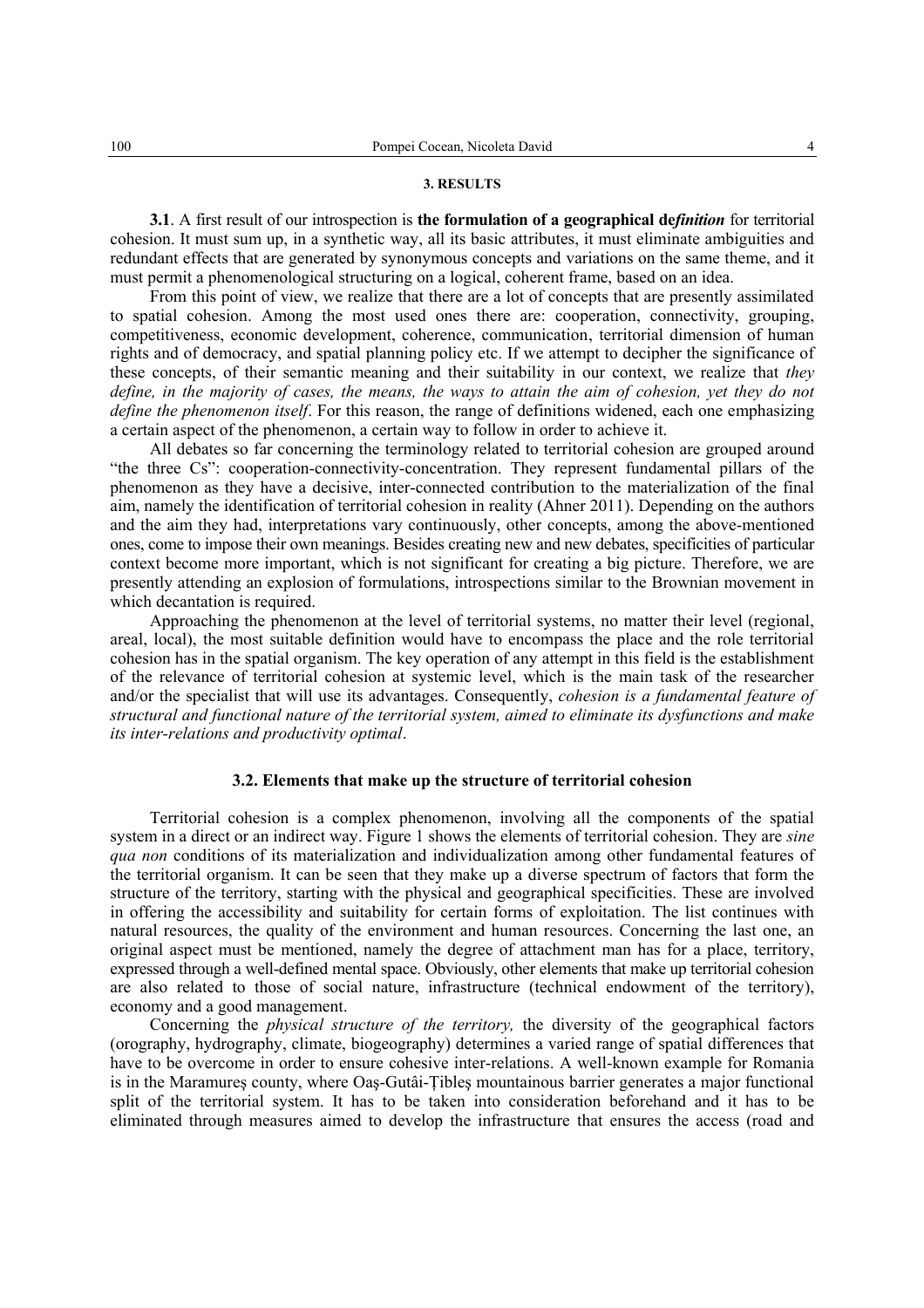railway tunnels). This will ensure a generalized and polyvalent interaction among the Land of Maramureş, in the North, the Land of Lăpuş or the Land of Chioar, both located in the South of the orographic barrier.

*Natural resources* represent a factor that has a contrasting cohesive action: on one hand, their abundance can stimulate a constant, sustainable economic and social development and on the other, they can generate important local or areal disparities, if their geographical location is unevenly distributed within the spatial system. The example of the mono-industrial towns (Motru, Rovinari, Nucet, Vaşcău, Ştei, Baia Sprie, Cavnic, Moldova Nouă etc.), that developed in Romania during the communist period and also have been maintained, on certain coordinates, until today, is due exactly to a preferential capitalization of a sole type of resource, which is dominating in the area. Its depletion determined afterwards major economic and social disparities. An integrative management of the resources at the level of the whole territory becomes an opportunity for development, and implicitly, of the spatial cohesion of the territory.

The *quality of the environment* represents a *sine qua non* condition of territorial cohesion as a whole, as a degraded, unbalanced environment is not compatible with the most elementary requests of the concept of territorial cohesion. The powerful industrial pollution within Copşa Mică area was against the aggregation of the spatial system in the area due to the major dysfunctions concerning landscape and society (the inhabitants' health was seriously affected); all this despite the economic advantages generated by the plant that produced sulphuric acid and soot. This situation is valid for any urban or rural area where the situation of the environment is in a precarious state, no matter the type of the anthropogenic intervention.

*Human resources*, which came in the equation from demography, represent the driving force of the cohesion of any space, as they are the producer and the beneficiary of cohesion. A numerous, young, trained population represents an important advantage in the process of development, mobilizing its levers at lower costs. At the other end, there is the aged population, with a negative development, with evident professional discrepancies, generating serious issues on labour market and making that territory an unattractive one. This aspect must be retained as Romania and other countries from the European Union are presently faced with a decrease in population and have a high ageing index. All the more, this indicator of spatial cohesion needs a longer period of time and involves varied strategies: increase of birth rate, developing the educational system, improving social conditions etc.

human resources are grouped here. Yet this is a place of major and acute economic and social disparities. An essential factor for territorial cohesion is the *geographic mental space,* generated by a close, multi-secular cohabitation between man and place. European documents do not perceive this concept at its true value (Cocean 2001, 2005, 2011; Cocean, Ciangă 2000).

Concerning the mechanisms that built territorial identity, we discuss the factors that contributed to its creation and strengthening. The specific and authentic nature of some rural areas is the result of a distinct collective conscience that activated in each such territorial unit, delineated on mental criteria (the reality of the place has been transformed in spiritual values). From this to the inhabitant's personal or the community identification with the territory that he/it inhabits was just a step away, which was made by the majority of the persons involved.

The establishment of a mental space for a rural area (it is in fact valid for the towns, too) is done through a cooperation of the geographical, economic, political, social and cultural factors that activated in connection during a long period of time. The close connection man-place, through the mental space (created along the history), man's or the community's identification with the territory he/it inhabits generates extremely positive attitudes, a very close attachment concerning the involvement of the anthropic factor in the development of that territory, including the promotion policies and those related to the preservation of the regional specificity. In this context, spatial entities called "land" (*pays*, "ţară" in Romanian) become the most relevant models of territorial cohesion (Renard 1995) in the European Union.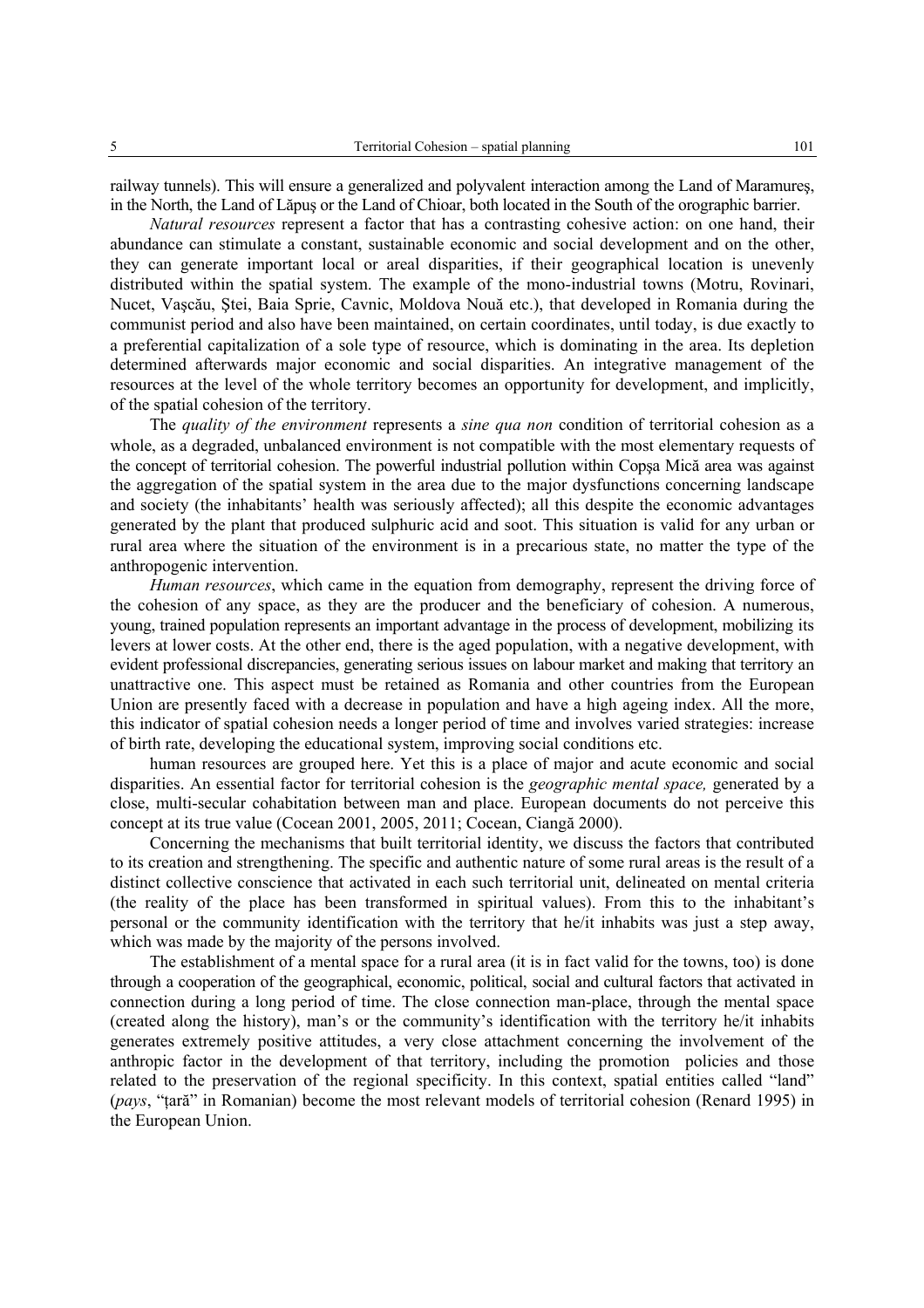

Fig. 1 – Elements that make up the structure of territorial cohesion.

The European rural is another area of manifestation of territorial cohesion. Important natural and

*Social cohesion* precedes the territorial one, as the harmonization of the relations within society is synonymous with a favourable background for all the other activities. Social cohesion has various connotations, some having a rather obstructive tone. Thus, the inter-ethnic relations are of utmost importance in those territories inhabited by ethnically and religiously diverse populations. The most at-edge example would be Cyprus. Here, the tensions between Greeks and Turks determined a split of the island, from a political and administrative point of view, which has visible consequences on its unitary, cohesive development. In a similar way, social disparities among social classes, different access to goods and public services, cultural differences etc. become disruptive factors for social cohesion and, inherently, for territorial cohesion.

*Technical infrastructure of the territory* is a key-element to spatial development, making the links among the elements of the territory and bringing in a harmony into the relations among the elements. Its absence generates, in a high degree, the so-called "negative cohesion" pointed out by Sandu Alexandru in his speech at the Conference in Bucharest, on December 15, 2011. A similar effect is to be seen at an unevenly distribution of the elements in the territory, with concentration in certain areas and evident dissipation in others. A pertinent example would be Hârtibaciu Valley that, even though it is located in the centre of Romania, thus having the envied position of "central place" (Cocean 2010), it has a low degree of development due to a grouping of the major infrastructure means at its periphery, along the morphological corridors of Târnava Mare river and on the line that unites Sibiu, Făgăraş and Braşov depressions.

The presence of a *sustainable and resilient economy*, an economic cohesion anticipates and conditions the affirmation of territorial cohesion. It becomes the foundation of the territorial system and a premise for the social and cultural cohesion. Economic differences and disparities among various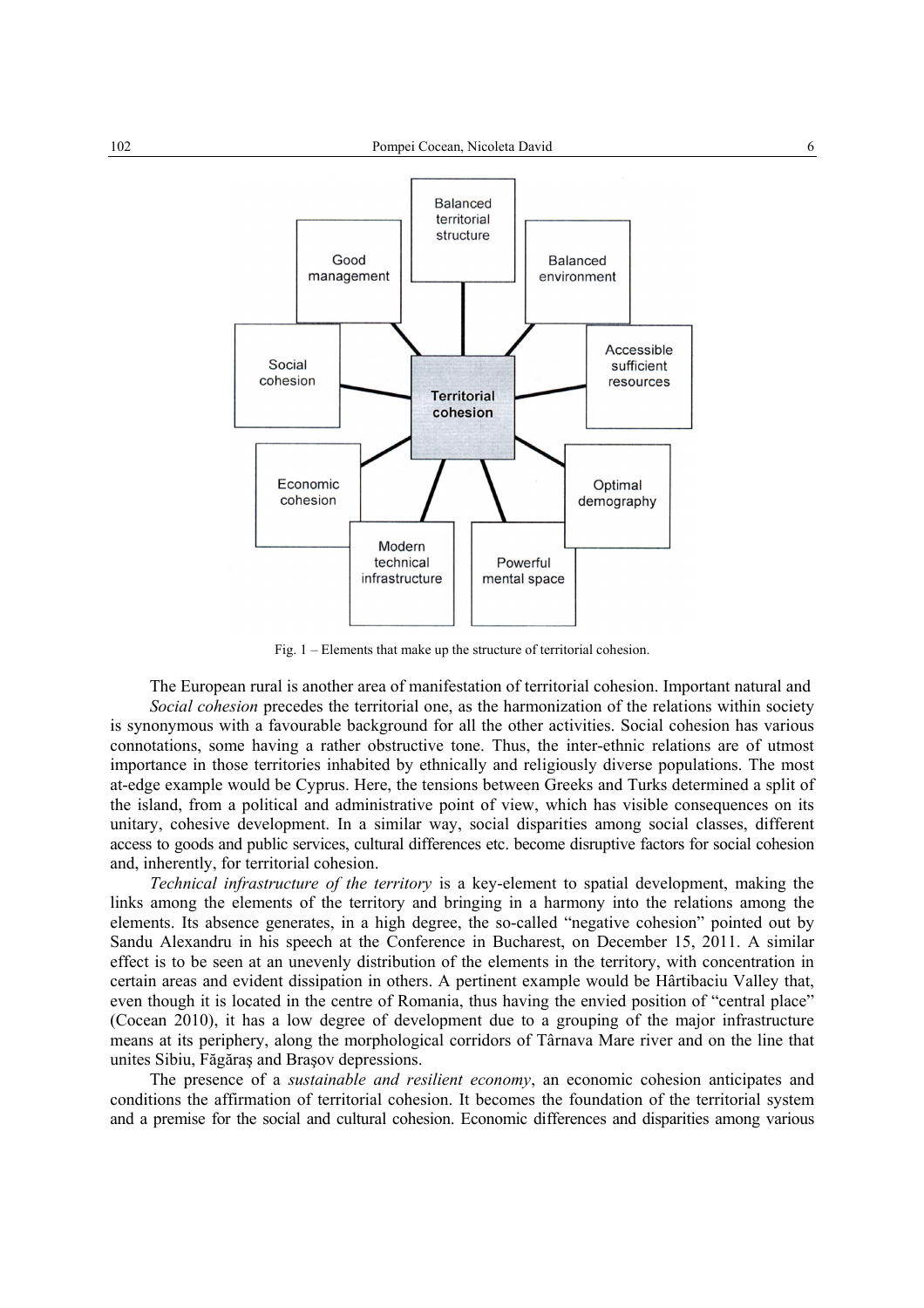territorial entities or, all the more serious, within the same entity, generate major dysfunctions and alienate the spatial organism from the aim of reaching cohesion. The degree of economic development which had many gradations in the territory, with direct effects on other systemic elements, is at the origin of the so-called *progressive cohesion.* It is reached step by step, in hierarchic levels of interrelation, from random relations to relations that are structured and inter-conditioned.

*A good management of the territory* ensures not only competitiveness to the territory (Ardinat 2011), but also the premise of a better-shaped spatial cohesion. A rigorous implementation of suitable policies of development, an efficient management of natural and human resources, ensuring a sustainable character of development in an ecological balance and the preservation of natural and cultural heritage of the territory are the key factors through which a good management ensures territorial cohesion. On the contrary, a bad management is a declared enemy of cohesion, no matter the advantages offered by the other factors.

### **3.3. The role territorial cohesion has within spatial planning**

All of the above show that territorial cohesion is in the summit of a trophic chain that includes all the other geographical, economic, social, infrastructure-related, environmental, good management features, as distinct links of the spatial entity under-discussion. This aspect needs to be strongly emphasized, as there is no doubt about the position of territorial cohesion. This position explains the function territorial cohesion has as a synthesis, as an integrative element, a *marker of the state of the territory*. At any level of the territory, from local level to regional one, to be cohesive means to function at optimum parameters, in a systemic way, with a high productivity. Territorial cohesion will faithfully illustrate the degree of inter-relationship among elements and the active cooperation among them, horizontally and vertically, along with a flexibility of its dynamics and lastly, the capacity to adapt and to be resilient. In this way, that territory becomes competitive, at least in comparison with others, where territorial cohesion is not fully accomplished.

On the other hand, due to the diversity of the elements that make up the structure of territorial cohesion and their direct involvement in the process of spatial planning, another conclusion takes shape, namely that territorial cohesion becomes a *major desideratum of spatial planning.* This is a new characteristic of territorial cohesion. Territorial cohesion is the aim of spatial planning, as it comprises physical structures, social units, political visions and actions in a unitary whole. Consequently, territorial cohesion that involves the existence of economic and social cohesion, as a *sine qua non* requirement for its achievement, becomes a corollary of all planning actions and of the functional organization of the territory. The plans and strategies designed in this sense have territorial cohesion as major methodological coordinate.

### **4. CONCLUSIONS**

The analysis of the territorial cohesion phenomenon revealed an active dynamic of this concept, the Brownian character of interpretations, un-established limits of its significances.

The concept is applied to the territory and receives complex connotations, thus becoming a key factor for the good performance of any spatial system. Thus, we have the best definition of territorial cohesion, namely a *feature of structural and functional nature of the territory, aimed to eliminate its dysfunctions and make its inter-relations and productivity optimal*.

The implementation of territorial cohesion concept can not be done without deciphering its inner structure, the elements that make it up, that are arranged in a trophic chain that reunites, in an inter-relational way, physical specificities of the territory, natural and human resources, environmental